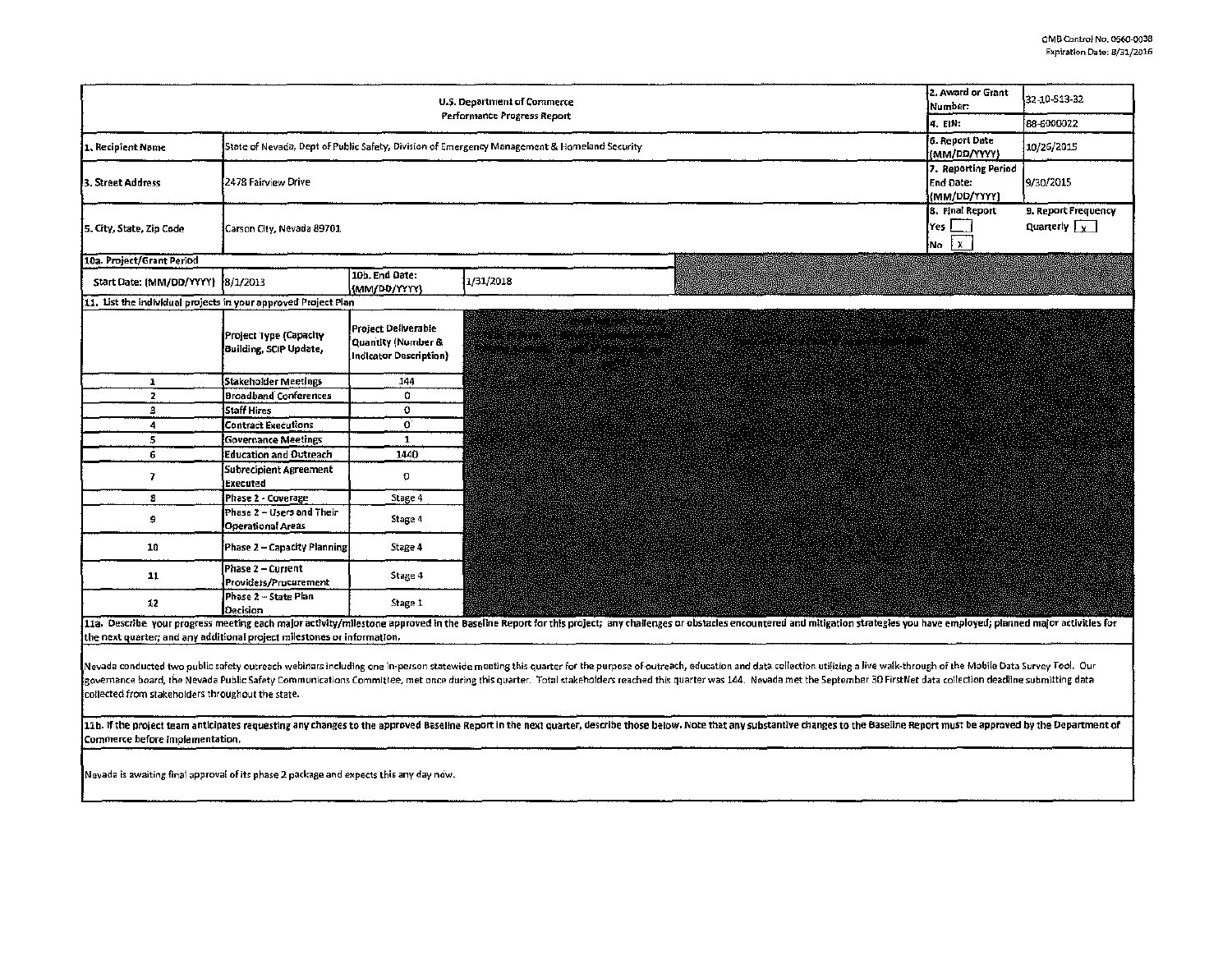11c. Provide any other information that would be useful to NTIA as it assesses this project's progress.

Nevada continues oulreach to stakeholder; moving toward a more directed outreach to specific groups of stakeholders.

11d. Describe any success stories or best practices you have identified. Please be as specific as possible.

Nevada conducted one in-person Statewide outreach meeting this quarter in conjunction with a live webinar allowing participants to complete the survey utilizing the Mobile Data Survey Tool during the meeting. Allowing part  $\frac{1}{2}$  complete the survey while having their questions answered along the way seemed to work very well.

12. Personnel

12a. If the project is not fully staffed, describe how any lack of staffing may impact the project's time line and when the project will be fully staffed.

Nevada currently has a vacancy for the SWIC position with duties being covered by our SPOC during this time. Recruitment is in process to fill this position as soon as possible.

| 12b. Staffing Table                                                         |                                                                                                                                                                     |                                       |                               |                      |                                      |                   |                 |                                         |                                          |
|-----------------------------------------------------------------------------|---------------------------------------------------------------------------------------------------------------------------------------------------------------------|---------------------------------------|-------------------------------|----------------------|--------------------------------------|-------------------|-----------------|-----------------------------------------|------------------------------------------|
| Job Title                                                                   | FTE%                                                                                                                                                                | Project (s) Assigned                  |                               |                      |                                      |                   |                 |                                         | Change                                   |
| Chief, Emergency<br>Management/SPOC                                         | 10%                                                                                                                                                                 | Single Point of Contact               |                               |                      |                                      |                   |                 |                                         | No change                                |
| <b>Emergency Management</b><br>Program Manager                              | 10%                                                                                                                                                                 | <b>Grants Manager</b>                 | No change                     |                      |                                      |                   |                 |                                         |                                          |
| <b>Grants and Projects Supervisor</b>                                       | 10%                                                                                                                                                                 | Supervisor of SLIGP grant coordinator |                               |                      |                                      |                   |                 |                                         | No change                                |
|                                                                             |                                                                                                                                                                     |                                       |                               |                      |                                      |                   |                 |                                         |                                          |
|                                                                             |                                                                                                                                                                     |                                       |                               |                      |                                      |                   |                 |                                         |                                          |
| 13. Subcontracts (Vendors and/or Subrecipients)                             |                                                                                                                                                                     |                                       |                               |                      |                                      |                   |                 |                                         |                                          |
| Name                                                                        | 13a. Subcontracts Table - Include all subcontractors. The totals from this table must equal the "Subcontracts Total" in Question 14f.<br><b>Subcontract Purpose</b> |                                       | Type<br>(Vendor/Subrec.)      | RFP/RFQ Issued (Y/N) | Contract<br><b>Executed</b><br>(Y/N) | <b>Start Date</b> | <b>End Date</b> | <b>Total Federal Funds</b><br>Allocated | <b>Total Matching Funds</b><br>Allocated |
| <b>SWIC</b>                                                                 | <b>SWIC Duties</b>                                                                                                                                                  |                                       | Good of the State<br>Contract | Υ                    | Y                                    | 11/1/2013         | 1/31/2018       | \$319,680.00                            | \$0.00                                   |
| Grant Coordinator                                                           | Coordinate Grant                                                                                                                                                    |                                       | Good of the State<br>Contract | N                    | Y                                    | 11/1/2003         | 1/31/2018       | \$217,110.00                            | \$0.00                                   |
| <b>buidr mojett</b><br>Manager/Outreach                                     | Manage SUGP<br>Programmatic                                                                                                                                         |                                       | Contract                      | Υ                    | Υ                                    | 5/13/2015         | 1/31/2018       | \$432,324.00                            | \$0.00                                   |
| Legal Counsel                                                               | Attorney for Process and<br>lmon                                                                                                                                    |                                       | Sub-Grant                     | N                    | N                                    | 3/1/2013          | 1/31/2018       | \$159,192.00                            | \$0.00                                   |
| Gap Analysis MOU                                                            | MOU for partners                                                                                                                                                    |                                       | Contract                      | Ν                    | Ν                                    | 12/1/2014         | 1/31/2018       | \$450,000.00                            | \$0.00                                   |
| Facilitator                                                                 | Meeting facilitator                                                                                                                                                 |                                       | Contract                      | N                    | N                                    |                   |                 | \$7,200.00                              | \$0.00                                   |
| Facilitator                                                                 | <b>Meeting facilitator</b>                                                                                                                                          |                                       | Contract                      | N                    | Ν                                    |                   |                 | \$14,400.00                             | \$0.00                                   |
|                                                                             |                                                                                                                                                                     |                                       |                               |                      |                                      |                   | Total           | \$1,599,906.00                          | \$0.00                                   |
| 13b. Describe any challenges encountered with vendors and/or subrecipients. |                                                                                                                                                                     |                                       |                               |                      |                                      |                   |                 |                                         |                                          |
| N/A - None                                                                  |                                                                                                                                                                     |                                       |                               |                      |                                      |                   |                 |                                         |                                          |